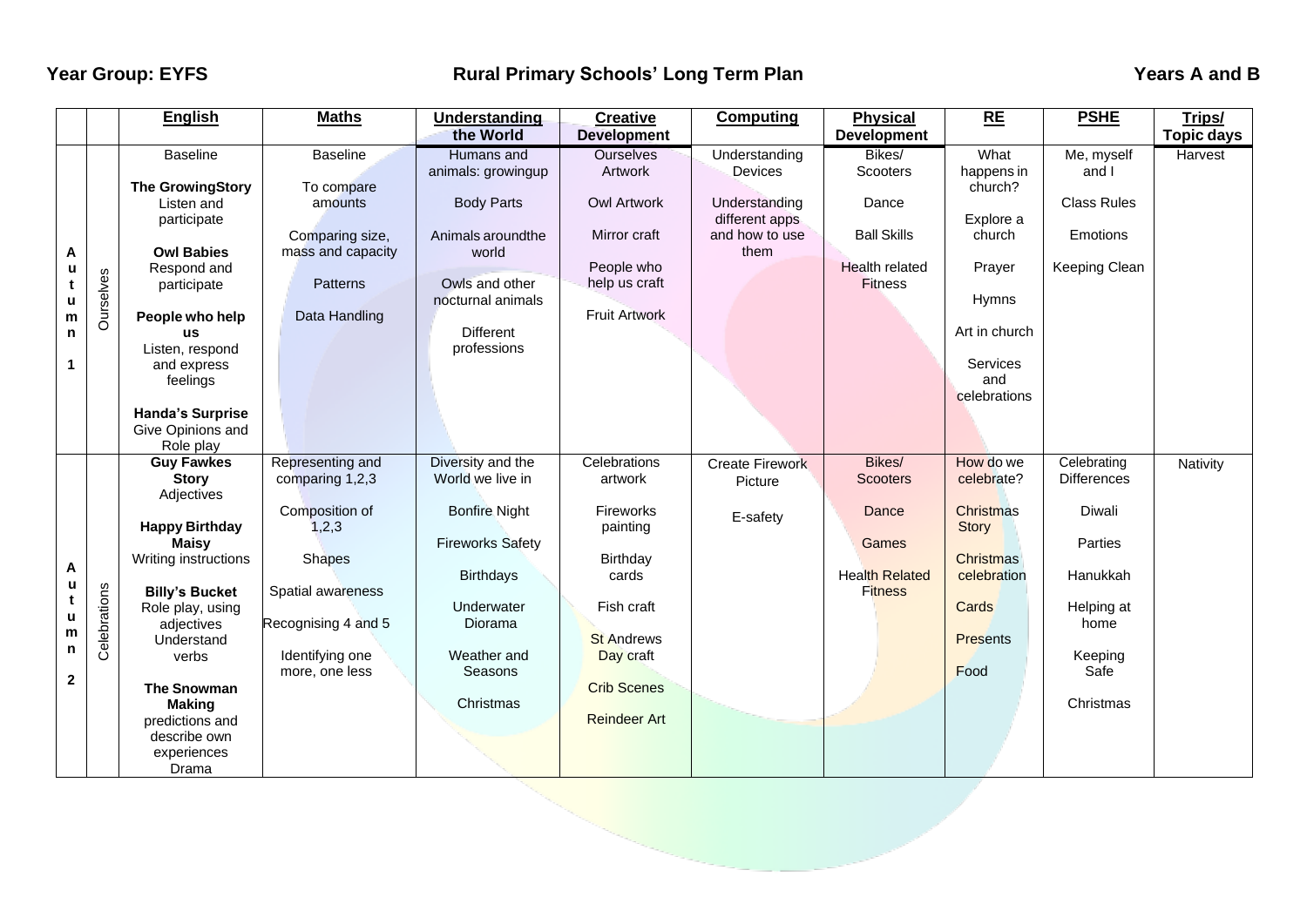| <b>Year Group: EYFS</b>                                |                                                                                                      | <b>Rural Primary Schools' Long Term Plan</b>                                                                                                                              |                                                                                                                                                                                    |                                                                                                                                                                                                            |                                                                                                                                                                                      |                                                                |                                                                                                                                                                                                            |                                                                                                                                                     | Years A and B |  |
|--------------------------------------------------------|------------------------------------------------------------------------------------------------------|---------------------------------------------------------------------------------------------------------------------------------------------------------------------------|------------------------------------------------------------------------------------------------------------------------------------------------------------------------------------|------------------------------------------------------------------------------------------------------------------------------------------------------------------------------------------------------------|--------------------------------------------------------------------------------------------------------------------------------------------------------------------------------------|----------------------------------------------------------------|------------------------------------------------------------------------------------------------------------------------------------------------------------------------------------------------------------|-----------------------------------------------------------------------------------------------------------------------------------------------------|---------------|--|
| Tale<br>Fairy<br>S<br>p<br>ω<br>Upon<br>n<br>Once<br>g | The Gingerbread<br>Man<br><b>The Three Little</b><br><b>Pigs</b><br>Jack and the<br><b>Beanstalk</b> | Composition of<br>numbers<br><b>Understand More</b><br>than, Less than<br>Size, Weight<br>Capacity and time<br>Ordering and<br>solving problems<br>To add and<br>subtract | The Natural World<br>Understanding the<br><b>Medieval Past</b><br>Making<br>Gingerbread<br><b>Medieval Times</b><br>Castle Jobs<br><b>Growing Beans</b><br><b>Medieval Banquet</b> | Fairy Tale<br>artwork<br>Self<br>Portrait<br>Making<br>Gingerbread<br>character<br>Huff Puff Pop<br>Paintings<br>Paper plate<br>pig/wolf<br><b>Chinese New</b><br>Year Dragon Art<br>Create a<br>beanstalk | Art on devices<br>Draw a<br>gingerbread<br>character<br>Draw a castle<br>Scene from<br>Three Little Pigs<br>Draw a Prince or<br><b>Princess</b><br>Draw Jack and<br><b>Beanstalk</b> | Bikes/<br>Scooters<br>Dance<br>Gymnastics<br>Invasion<br>Games | Are the<br>stories<br>real?<br>Islam<br>Islamic<br>creatio<br>n story<br>Be My<br>Guest<br>The gift<br>οf<br>sands<br>The<br>ants<br>and the<br>Prophe<br>Prophet<br>Adam<br><b>The</b><br>crying<br>camel | Dreams and<br>Goals<br>Challenging<br>Tasks<br>Overcoming<br>obstacles<br><b>Discuss</b><br>moral of<br>stories.<br>Growing up<br>Valentines<br>Day |               |  |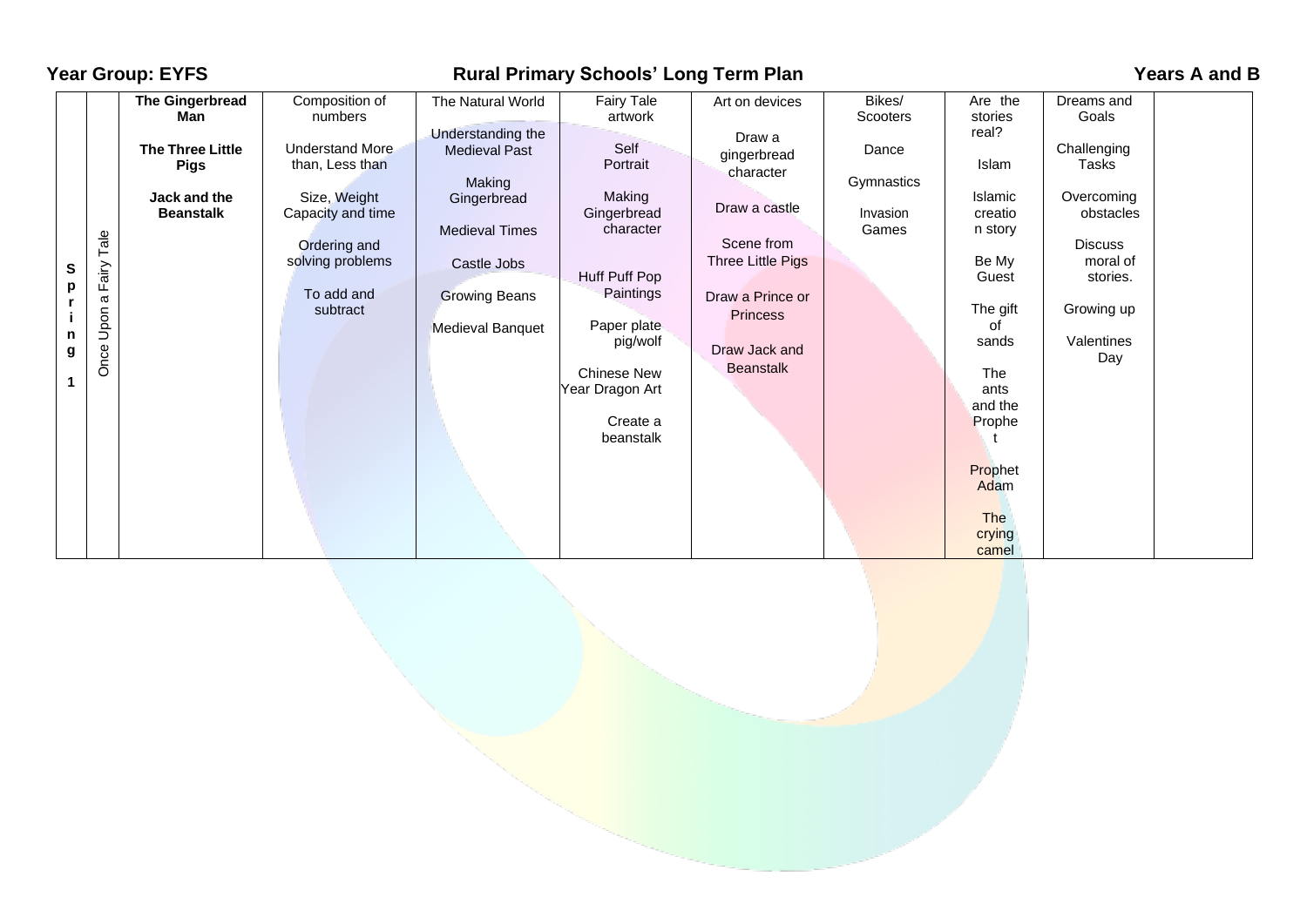|                                                                       | English                                                                                                                                                                                                                                                                                          | <b>Maths</b>                                                                                                                                                                        | <b>Understanding</b><br>the World                                                                    | <b>Creative</b><br><b>Development</b>                                                                                                   | <b>Computing</b>                                                                                                        | <b>Physical</b><br><b>Development</b>                           | RE                                                                                                                                                     | <b>PSHE</b>                                                                                                                          | Trips/<br><b>Topic days</b> |
|-----------------------------------------------------------------------|--------------------------------------------------------------------------------------------------------------------------------------------------------------------------------------------------------------------------------------------------------------------------------------------------|-------------------------------------------------------------------------------------------------------------------------------------------------------------------------------------|------------------------------------------------------------------------------------------------------|-----------------------------------------------------------------------------------------------------------------------------------------|-------------------------------------------------------------------------------------------------------------------------|-----------------------------------------------------------------|--------------------------------------------------------------------------------------------------------------------------------------------------------|--------------------------------------------------------------------------------------------------------------------------------------|-----------------------------|
| S<br>Farm<br>p<br>On the<br>${\bf n}$<br>g<br>$\overline{\mathbf{2}}$ | The Runaway<br><b>Pancake</b><br>Predictions and<br>comparisons.<br>Drama<br><b>What the Ladybird</b><br>Heard<br>Create story map<br>Role play<br>Understanding<br>rhyme<br><b>The Little Red</b><br><b>Hen</b><br>Make predictions<br>Create a recipe<br>Understand<br>questions and<br>speech | Recognise and<br>order numbers to<br>20<br>Count to 20 and<br>identify one more,<br>one less<br><b>Add and Subtract</b><br>Shapes and<br>mathematical<br>language<br>Patterns       | Animals and food<br>on the farm<br><b>Farm Animals</b><br>St David's Day<br>Life Cycle of a<br>chick | On the farm<br>Artwork<br>Paper plate<br>animals<br>Making<br>Pancakes<br><b>Animal Craft</b><br>Making bread<br>Making<br>Easter nests | Technology<br>Around Us<br>What is<br>technology?<br>computers<br>iPads<br>Phones<br>Internet<br><b>Internet Safety</b> | Bikes/<br>Scooters<br>Dance<br>Gymnastics<br>Invasion<br>Games  | What is the<br>Easter<br>story<br>about?<br>Why do<br>people<br>retell it?<br>Palm<br>Sunday<br>Good<br>Friday<br>Easter<br>Sunday<br>Easter<br>Symbol | Healthy Me<br><b>Healthy Eating</b><br><b>Growing Foods</b><br>Importance of<br>exercise<br>St Patricks Day<br>Mother's Day<br>Sleep | Easter                      |
| $\mathbf{s}$<br>Mini-beasts<br>u<br>m<br>m<br>e<br>$\mathbf{r}$<br>1  | <b>Yucky Worms</b><br>To express<br>opinions<br>Write facts about<br>worms<br>Write a poem<br>Aarrgghhh Spider<br>Ask questions<br>Understand<br>Speech<br>Gather facts<br>The Very Hungry<br>Caterpillar<br>Sequence a story<br>Write a story                                                   | To 20 and beyond<br><b>Digging Deeper</b><br>Counting patterns<br>beyond 20<br><b>Adding More</b><br><b>Taking Away</b><br>Spatial Reasoning<br>Doubling<br>Odd and Even<br>Sharing | Minibeast trail<br>Life Cycle of a<br>caterpillar<br>Spiders<br>Sorting mini<br>beasts               | Minibeasts<br>artwork<br>Worms<br>Life Cycle of a<br>caterpillar<br>Spiders and<br>their webs<br>Clay<br><b>Minibeasts</b>              | <b>Beebots</b><br>ICT Games<br>Create own<br>pathways                                                                   | Bikes/<br><b>Scooters</b><br>Dance<br><b>Athletics</b><br>Games | Why is the<br>bible so<br>important?<br><b>Describe</b><br>ten<br>commandm<br>ents<br><b>Bible</b><br><b>Stories</b><br>Forgivenes<br>$\mathsf{s}$     | Relationships<br>Who loves me?<br>Friendship<br>Behaviour<br>Positive<br><b>Phrases</b><br>Kind to animals<br>Fear of animals        |                             |